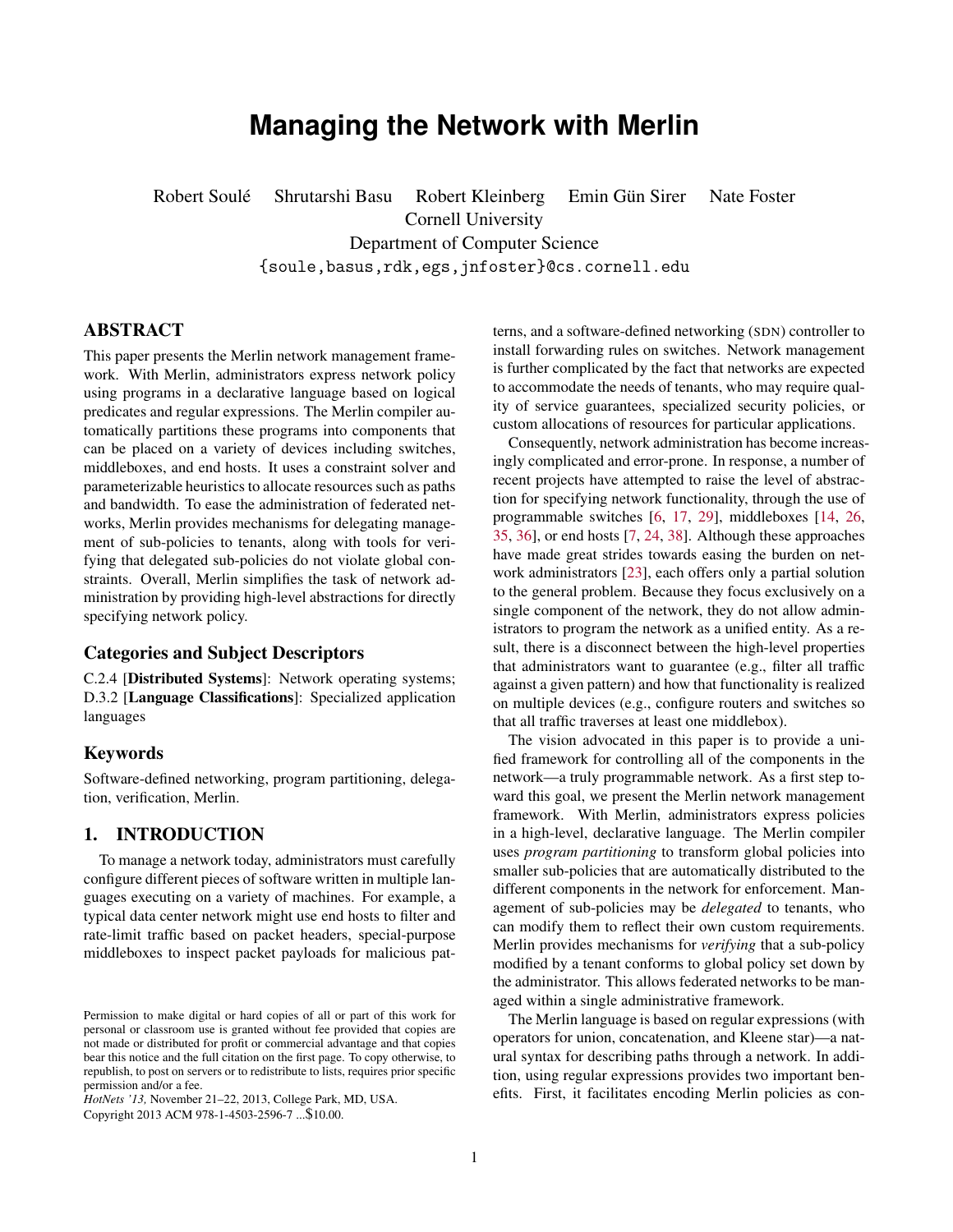straint problems whose solutions can be used to determine the placement of the components that enforce policy or provide functionality. Second, it enables verifiable policy delegation as Merlin can determine if a sub-policy modified by a tenant conforms to the original.

Overall, Merlin simplifies network administration by providing high-level abstractions for specifying network-wide policies, freeing administrators from having to worry about low-level implementation details.

# <span id="page-1-1"></span>2. THE MERLIN LANGUAGE

The Merlin language provides programmers with a rich collection of constructs that allow them to specify the intended behavior of the network at a high-level of abstraction. The following example, which states that all TCP traffic between a given pair of hosts must pass first through a network address translator (nat), then a deep packet inspector (dpi), and abide by a rate limit of 100Mb/s, illustrates the main features of the language:

```
( ipSrc = 192.168.1.1 and
  ipDst = 192.168.1.2 and
  ipProto = 0x06)
\rightarrow ( .* nat .* dpi .* )
at max(100Mb/s)
```
A Merlin policy is a collection of *statements* that specify the handling of a subset of network traffic. The policy grammar is defined in Figure [1.](#page-1-0) We assume that statements are disjoint and total—that is, no two statements specify the handling of overlapping sets of packets, and every packet is handled by some statement. In the Merlin implementation, these well-formedness conditions are guaranteed by a simple pre-processor. Each statement comprises several components: the left side of the arrow (->) is a *logical predicate* that describes a set of packets, while the right side of the arrow is a *regular expression* that specifies the forwarding paths and transformations which should be applied to matching packets and an optional *bandwidth constraint*.

*Logical Predicates.* Merlin supports a rich predicate language for classifying network traffic. An atomic predicate of the form  $f = n$  denotes the set of packets whose header field  $f$  is equal to  $n$ . For example, in the policy above, the predicate matches packets with IP source address 192.168.1.1, IP destination address 192.168.1.2, and protocol TCP  $(0 \times 06)$ . Merlin provides atomic predicates for fields in a number of standard protocols including Ethernet, IP, TCP, and UDP, and a special field for matching packet payloads. Predicates can also be built up using standard boolean operators such as conjunction (and), disjunction (or), and negation (!).

*Location quantifiers.* Predicates may be optionally preceded by a location quantifier that determines how traffic from different sources is classified. To illustrate, consider

| $loc \in Locations$                                          |                       |
|--------------------------------------------------------------|-----------------------|
| $t \in$ Transformation Functions                             |                       |
| $pol ::= (s_1; \ldots; s_n)$                                 | Policy                |
| $s ::= q p \rightarrow e$ at r                               | Statement             |
| $q ::=$ forall $ $ exists                                    | Quantifier            |
| $p ::= m   p_1$ and $p_2   p_1$ or $p_2   p_1$               | Predicate             |
| $m ::= f = n$                                                | Match                 |
| $e ::= . \nvert c \nvert e e \nvert e e \nvert e^* \nvert e$ | Path Expression       |
| $c ::= loc   t$                                              | <b>Path Character</b> |
| $r ::= max(n)^{7} min(n)^{7}$                                | Rate                  |

#### <span id="page-1-0"></span>Figure 1: Merlin policy language syntax.

the following policy, which forwards traffic from sources h1 and h2 to a destination h3 with a bandwidth cap:

true  $\rightarrow$  (h1|h2) .\* h3 at max(100Mb/s)

With the forall quantifier, the constraints are applied collectively to traffic from any source by dividing the bandwidth equally among all paths. Effectively, h1 and h2 would both be capped by 50Mb/s. With the exists quantifier, the constraints are applied to traffic along *some* single path, and all other traffic is dropped. So, either the path starting at h<sub>1</sub> would be capped at 100Mb/s, or the path starting at h<sub>2</sub> would be capped at 100Mb/s. If no quantifier is specified for a statement, the Merlin compiler implicitly treats the statement as being annotated with exists.

*Regular expressions.* Merlin enables programmers to specify forwarding paths for selected classes of network traffic using regular expressions. Regular expressions are a natural and well-studied mathematical formalism for describing paths through a graph (such as a finite state automaton or a network topology). However, rather than matching strings of characters as with ordinary regular expressions, Merlin regular expressions match sequences of network locations as well as names of transformations, as described below. The compiler is free to select any matching path to forward traffic as long as the other constraints expressed by the policy are satisfied. We assume that the set of locations is finite. As with POSIX regular expressions, the dot symbol (.) matches a single element of the set of all locations. Note that there is an implicit relationship between certain predicates and expressions. For example, if h1 has IP address 192.168.1.1, then the predicate  $i$ pSrc = 192.168.1.1 implies that the associated expression must start at h1, even if the programmer has not explicitly written the expression that way.

*Transformations.* Merlin regular expressions may also contain names of packet-processing functions that transform the headers and contents of packets. Such transformations can be used to implement a variety of useful operations including deep packet inspection, network address translation, load balancing, traffic accelerators, caches, proxies, rate limiters, and many others. The Merlin compiler determines the loca-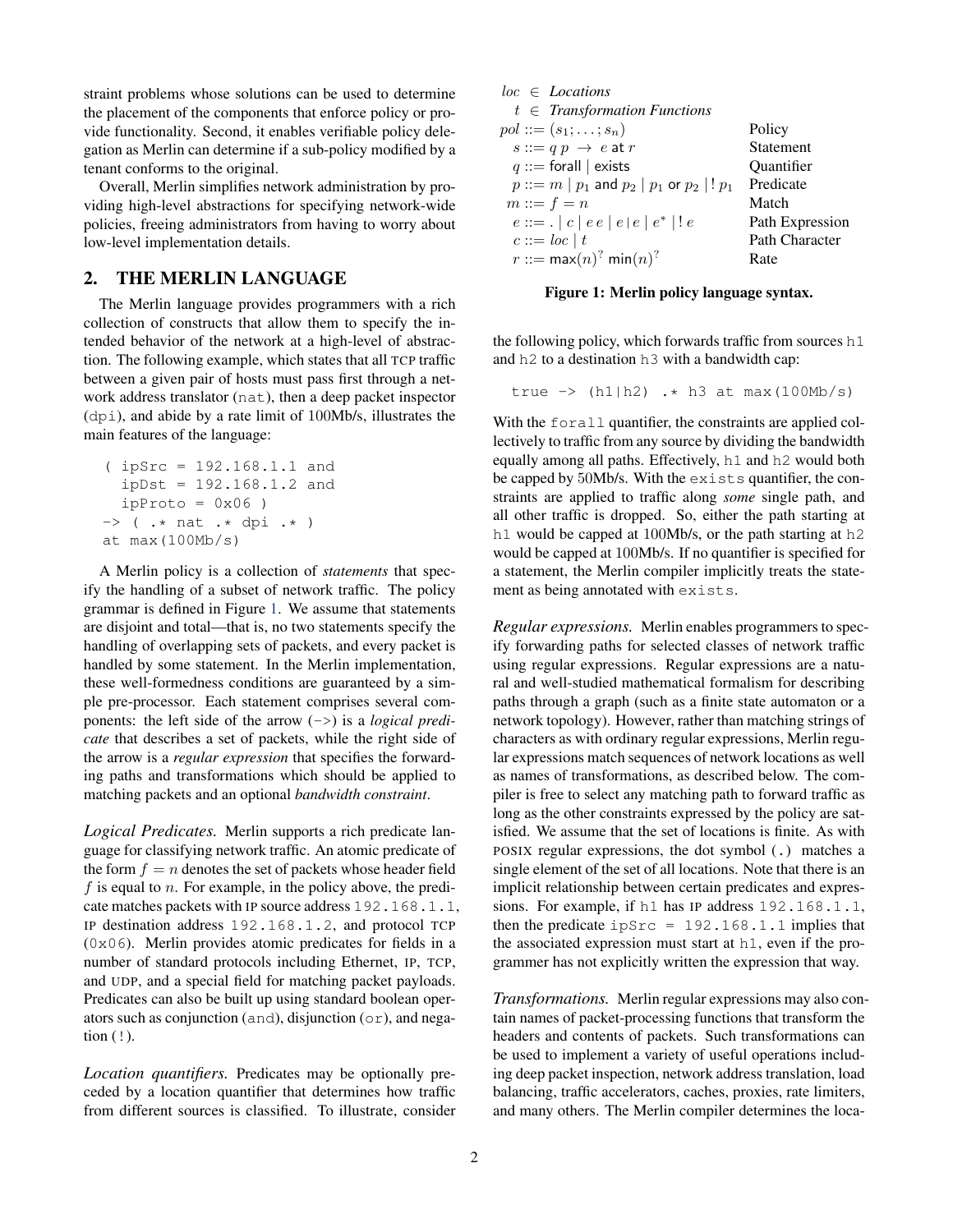

<span id="page-2-1"></span>Figure 2: The NFA and graph encoding of the MIP formulation for the example policy. The thick, red path illustrates a solution.

tion where each transformation is enforced, using a mapping from transformation names to possible locations supplied as an auxiliary input. The only requirements on these transformations are: (i) they must take a single packet as input and generate zero or more packets as output, and (ii) they must only access local state. In particular, the restriction to local state ensures that the compiler can freely place transformations inside the network without having to worry about maintaining global state.

*Bandwidth.* Finally, Merlin policies may specify the network traffic rates with a bandwidth limit (max), a bandwidth guarantee (min), or both. By convention, policies without a rate clause are unconstrained—policies that lack a minimum rate are not guaranteed any bandwidth, and policies that lack a maximum rate may send traffic at rates up to line speed. Bandwidth limits and guarantees differ from transformations in one important aspect: they represent an explicit allocation of global network resources. Hence, special care is needed when compiling them.

# 3. COMPILATION

The Merlin compiler performs two main tasks: (i) it maps policies to constraint problems that can be solved using linear programming to determine forwarding paths, transformation placement, and bandwidth allocation; and (ii) it generates the low-level instructions needed to realize the policy using the switches, middleboxes, and end hosts available in the network.

*Constraint Problem.* In general, the Merlin compiler has substantial flexibility in determining which forwarding paths to use, where to place transformations, and how to allocate bandwidth. However, because Merlin offers a unified framework for programming the entire network, it must balance all of these concerns simultaneously. To do this, the Merlin compiler encodes the input policy and the network topology into a constraint problem whose solution, if it exists, can be used to determine the configuration of each network device.

*Placement constraints.* Recall that a statement in the Merlin language contains a regular expression which constrains the set of forwarding paths and transformations that may be used to satisfy the statement. We refer to these as *placement constraints*. To facilitate the search for routing paths that satisfy the placement constraints, the compiler represents them internally using a collection of directed graphs  $\mathcal{G}_i$  whose paths correspond to paths in the physical network that respect the placement constraints for statement  $i$ .

The regular expression  $e_i$  in statement i is over the set of locations and transformations. The first step in the construction of  $\mathcal{G}_i$  is to map  $e_i$  into a regular expression  $\bar{e}_i$  over the set of locations (only) using a simple substitution: for every occurrence of a transformation, we substitute the union of all locations associated with that transformation. For example, if h1, h2, and m1 can implement network address translation, then the expression  $(x \cdot \text{nat } \cdot \cdot)$  would be transformed into  $(x * (h1|h2|m1) \rightarrow x)$ . The next step is to transform the regular expression  $\bar{e}_i$  into a non-deterministic finite automaton<sup>[1](#page-2-0)</sup> (NFA), denoted  $\mathcal{M}_i$ , that accepts precisely the set of strings in the regular language given by  $\bar{e}_i$ .

Let  $L$  denote the set of locations in the physical network and  $\mathcal{Q}_i$  denote the state set of  $\mathcal{M}_i$ . The vertex set of  $\mathcal{G}_i$ is the Cartesian product  $L \times Q_i$  together with two special vertices  $\{s_i, t_i\}$  that serve as the universal source and sink for paths representing statement  $i$ . There is an edge from  $(u, q)$  to  $(v, q')$  in  $\mathcal{G}_i$  if and only if: (i)  $u = v$  or  $(u, v)$  is an edge of the physical network, and (ii)  $(q, q')$  is a valid state transition of  $\mathcal{M}_i$  when processing v. Similarly, there is an edge from  $s_i$  to  $(v, q')$  if and only if  $(q<sup>0</sup>, q')$  is a valid state transition of  $\mathcal{M}_i$  when processing v, where  $q^0$  denotes the start state of  $\mathcal{M}_i$ . Finally, there is an edge from  $(u, q)$  to  $t_i$  if and only if q is an accepting state of  $\mathcal{M}_i$ . Paths in  $\mathcal{G}_i$ correspond to paths in the physical network that satisfy the placement constraints of statement  $i$ , in a sense made precise by the following lemma.

LEMMA 1. *A sequence of locations*  $u_1, \ldots, u_k$  *satisfies the placement constraint given by*  $\bar{e}_i$  *if and only if*  $\mathcal{G}_i$  *con*tains a path of the form  $s_i, (u_1, q_1), (u_2, q_2), \ldots, (u_k, q_k), t_i$ *for some state sequence*  $q_1, \ldots, q_k$ .

Figure [2](#page-2-1) illustrates the construction of the graph  $G_i$  for a statement with the regular expression

h1 .\* nat .\* dpi .\* h2

in the example network illustrated in the left-hand side of Figure [2.](#page-2-1) We assume that network address translation (nat) can be implemented at h1, h2, or m1, whereas deep packet

<span id="page-2-0"></span><sup>&</sup>lt;sup>1</sup>For technical reasons, we require a NFA without  $\epsilon$ -moves. See Hopcroft and Ullman's textbook [\[21\]](#page-6-11) for a discussion of  $\epsilon$ -moves and techniques for eliminating them.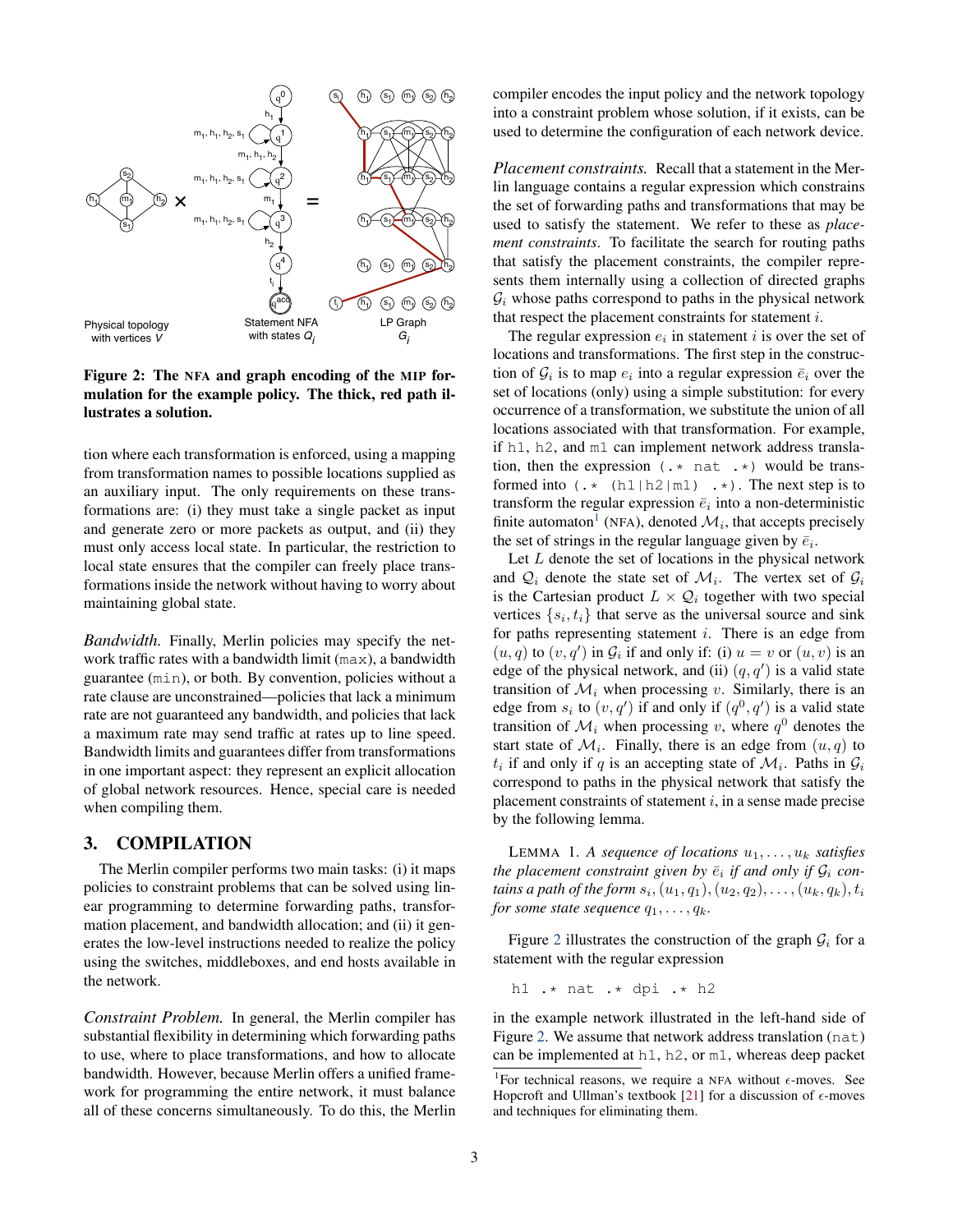inspection (dpi) can only be implemented at m1. Paths matching the regular expression can be "lifted" to paths in  $\mathcal{G}_i$ ; the thick, red path in the figure illustrates one such lifting. Notice that the physical network also contains other paths such as h1, s1, h2, which do not match the regular expression. These do not lift to any path in  $\mathcal{G}_i$ . For instance, focusing attention on the rows of nodes corresponding to states  $q^2$  and  $q^3$  of the NFA, one sees that all edges between these two rows lead into node  $(m1,q^3)$ . This, in turn, means that any path that avoids m1 in the physical network cannot be lifted to an  $s_i$ - $t_i$  path in the graph  $\mathcal{G}_i$ .

*Path selection.* Next, given a set of bandwidth demands and specified link capacities, the compiler finds a satisfying assignment of paths while respecting the placement constraints. The problem bears a similarity to the well-known *multi-commodity flow problem* [\[1\]](#page-6-12), with two additional types of constraints: (i) *integrality constraints* demand that only one path may be selected for each statement, and (ii) *placement constraints* are specified by regular expressions, as discussed above. To incorporate placement constraints, we formulate the problem in the graph  $G = \bigcup_i G_i$  described above, rather than in the physical network itself. Incorporating integrality constraints into multi-commodity flow problems renders them NP-complete in the worst case, but a number of approaches have been developed over the years for surmounting this problem, ranging from approximation algorithms [\[8,](#page-6-13) [10,](#page-6-14) [12,](#page-6-15) [25,](#page-6-16) [27\]](#page-6-17), to the use of mixed integer programming [\[4\]](#page-6-18). Our current implementation adopts the latter technique.

Our mixed integer program (MIP) has one  $\{0, 1\}$ -valued decision variable  $x_e$  for each edge e of G. Selecting a route for each statement corresponds to selecting a path from  $s_i$  to  $t_i$  for each i and setting  $x_e = 1$  on the edges of those paths,  $x_e = 0$  on all other edges of G. These variables must satisfy the flow conservation equations

$$
\forall v \in \mathcal{G} \sum_{e \in \delta^+(v)} x_e - \sum_{e \in \delta^-(v)} x_e = \begin{cases} 1 & \text{if } v = s_i \\ -1 & \text{if } v = t_i \\ 0 & \text{otherwise} \end{cases} (1)
$$

where  $\delta^+(v)$ ,  $\delta^-(v)$  denote the sets of edges exiting and entering v, respectively. To express the capacity constraint for a link  $(u, v)$  in the physical network, let  $c_{uv}$  denote its capacity and let  $E_i(u, v)$  denote the set of all edges of the form  $((u, q), (v, q'))$  or  $((v, q), (u, q'))$  in  $\mathcal{G}_i$ . The capacity constraints are given by

$$
\forall (u,v) \sum_{i} \sum_{e \in E_i(u,v)} r_{\min}^i x_e \le c_{uv} \tag{2}
$$

where  $r_{\min}^i$  denotes the minimum amount of bandwidth guaranteed in the rate clause of statement i.

The compiler allows the user to define an optimization criterion that determines which route assignments should be preferred among those satisfying the placement and bandwidth constraints. The system currently implements three such criteria: (a) *weighted shortest path* minimizes the total number of network hops in the assigned routes, weighted by the amount of guaranteed bandwidth. The user may wish to use this criterion when the goal is to minimize latency, since paths with a greater number of network hops tend to experience increased latency; (b) *min-max ratio* minimizes the maximum fraction of capacity reserved on any link (i.e.,  $r_{\text{max}}$ ). This criterion is appropriate when the goal is to balance load across the network links; (c) *min-max reserved* minimizes the maximum amount of bandwidth reserved on any link (i.e.,  $R_{\text{max}}$ ). This criterion may be sensible when the goal is to protect against failures, since it limits the amount of traffic that may disrupted by a single link failure.

*Code Generation.* After the Merlin compiler has determined a placement for the system components, it generates the appropriate code for the specific enforcement mechanism. Below, we briefly identify enforcement strategies for each target type, using readily available mechanisms:

- *Switches.* For basic forwarding, Merlin generates instructions for OpenFlow [\[29\]](#page-6-2) switches and controllers that install forwarding rules and configure port queues with bandwidth guarantees.
- *Middleboxes.* Richer functions can be implemented by replicating virtual machines [\[18,](#page-6-19) [35\]](#page-6-5), or by installing software for middlebox platforms. Merlin currently generates Click [\[26\]](#page-6-4) modules.
- *End-hosts*. Functionality such as traffic filtering or rate limiting is implemented with standard Linux utilities such as iptables and tc.

Merlin can be configured to use the specific enforcement mechanisms available in a particular network. While the expressiveness of policies is bounded by the capabilities of the available devices, Merlin provides extensible mechanisms for generating target code, and a common interface for programming heterogeneous devices.

### 4. POLICY TRANSFORMATIONS

One of the main advantages of using a high-level language to specify network functionality is that the same abstractions that allow policies to be mapped to constraint problems (i.e., predicates, regular expressions, and explicit bandwidth reservations and caps), can also be exploited to support transformations on policies, including delegation and distribution. Moreover, the correctness of these transformations can be verified automatically.

*Delegation.* In many networks, administrators would like to be able to delegate control of a sub-network to tenants. Such a sub-network might be specified in terms of a set of nodes in the physical topology, or a set of packets with specified header fields. At the same time, tenants would often like to impose custom policy requirements. For example, a customer in a cloud data center might want to ensure that every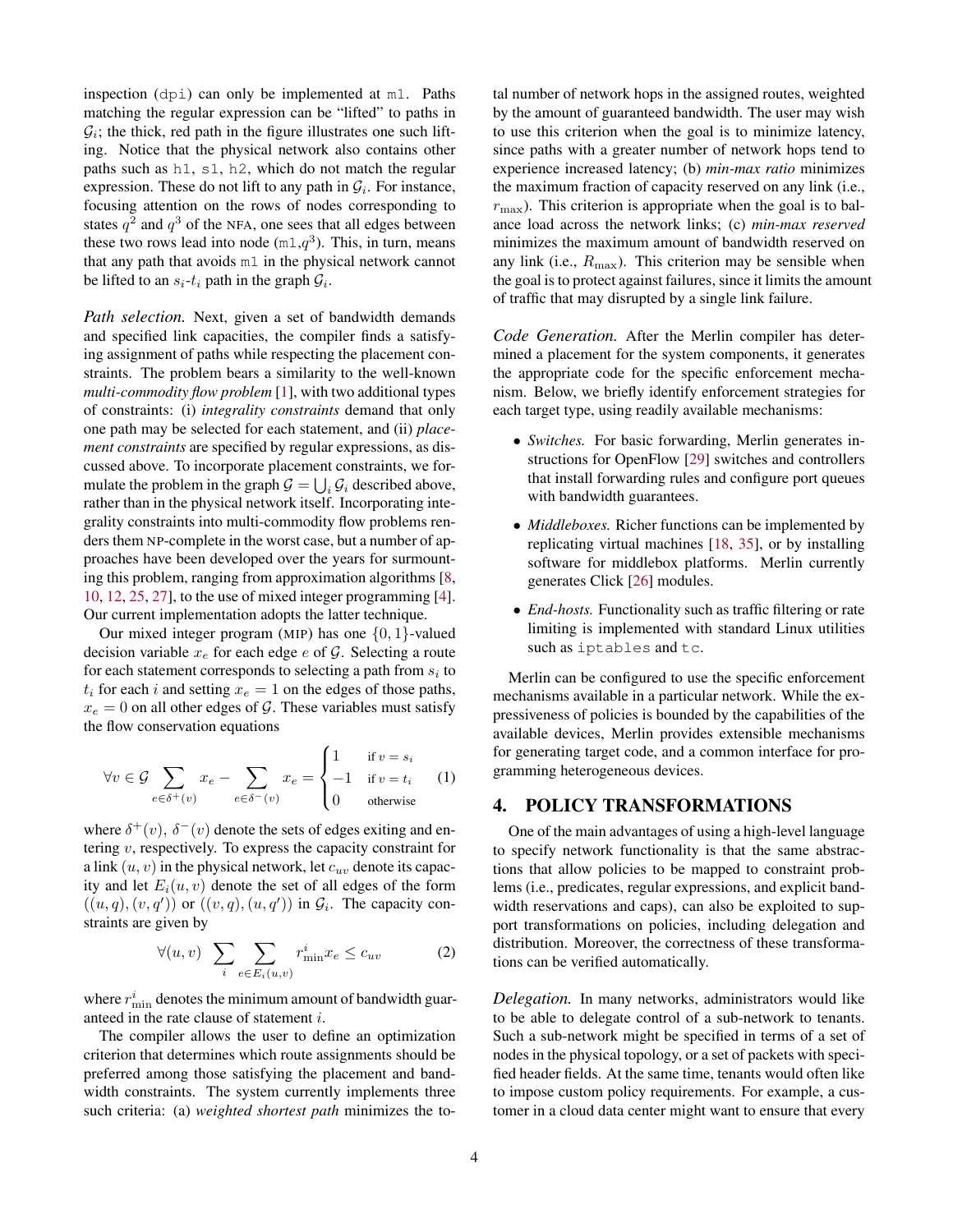packet is scanned by a deep packet inspection engine. Or, the customer might want to be able to manage the bandwidth allocated to individual virtual machines—e.g., the web server might get a larger share of the customer's aggregate bandwidth than other machines.

Merlin allows administrators to delegate policies to tenants who may then *refine* them. To delegate a policy, the administrator first intersects the predicates and paths to restrict it to a particular sub-network. For example, suppose the global policy is as follows:

```
( ipSrc = 192.168.1.1 and
  ipProto = 0x06\rightarrow .* h3 at max(100Mb/s)
```
The tenant could then customize this policy for their particular needs. For example, they might wish to require web traffic to traverse a monitoring middlebox, and allocate additional bandwidth to web and ssh traffic:

```
( ipSrc = 192.168.1.1 and
  ipProto = 0x06 and tcpDst = 80)
\rightarrow .* dpi .* h3 at max(50Mb/s)
( ipSrc = 192.168.1.1 and
  ipProto = 0x06 and tcpDst = 22)
\rightarrow .* dpi .* h3 at max(25Mb/s)
( ipSrc = 192.168.1.1 and
  ipProto = 0x06 and
  ! (tcpDst = 22 | tcpDst = 80)\rightarrow \cdot * dpi \cdot * h3 at max(25Mb/s)
```
The tenant could then return this modified policy to the administrator, who would integrate it into the global policy.

*Verification.* In general, allowing tenants to modify policies would not be safe. For example, a tenant could lift restrictions on forwarding paths, eliminate transformations, or allocate more bandwidth to their own traffic—all violations of the global policy set down by the administrator. The Merlin language is designed to support checking policies for inclusion, which can be used to establish the correctness of policy transformations implemented by untrusted tenants.

Intuitively, a valid refinement of a policy is one that makes it only more restrictive. To verify that a policy modified by a tenant is a valid refinement of the original, one simply has to check that for every statement in the original policy, (i) the set of paths allowed for matching packets in the refined policy is included in the set of paths in the original, and (ii) the bandwidth constraints in the refined policy imply the bandwidth constraints in the original. To decide these conditions, Merlin uses a simple algorithm that performs a pair-wise comparison of all statements in the original and modified policies, (i) checking for language inclusion [\[21\]](#page-6-11) between the regular expressions in statements with overlapping predicates, and (ii) checking that the sum of the bandwidth constraints in all overlapping predicates implies the original constraint.

*Distribution.* Another use of delegation in Merlin is for obtaining efficient and scalable enforcement of network-wide policies. As an example, consider a policy that specifies an aggregate bandwidth cap on a pair of hosts managed by different tenants:

```
forall
( ipSrc = 192.168.1.1 or
  ipSrc = 192.168.1.2)
 \rightarrow .* at max(100Mb/s)
```
Enforcing this policy requires maintaining packet counts of traffic from both hosts. An easy option is to use a middlebox that can accurately keep track of the bandwidth usage for both hosts. But a centralized enforcement mechanism can become a bottleneck at sufficiently high traffic loads. On the other hand, distributing enforcement to end-hosts can reduce contention for network devices [\[13\]](#page-6-20). To enforce the cap on end-hosts, the Merlin compiler partitions the overall bandwidth allocation to each host—otherwise the individual hosts would be able to generate traffic that exceeds the aggregate. By default, the compiler transforms this policy into one where the location quantifier has been eliminated, and the bandwidth has been distributed evenly between the hosts, as described in Section [2:](#page-1-1)

```
( ipSrc = 192.168.1.1 )
\rightarrow .* at max(50Mb/s)
( ipSrc = 192.168.1.2 )
\rightarrow .* at max(50Mb/s)
```
Of course, an equal split may not be the best allocation of bandwidth. For example, allocating more bandwidth to the second tenant may be better:

```
( ipSrc = 192.168.1.1)
\rightarrow \cdot \cdot at max(80Mb/s)
( ipSrc = 192.168.1.2)
\rightarrow .* at max(20Mb/s)
```
Alternatively, the tenants could cooperate to do fine-grained allocations of bandwidth in response to current traffic conditions, as in systems such as EyeQ [\[24\]](#page-6-8). Using Merlin's delegation mechanisms, the tenants can use any strategy of their choosing, as long as the final policies generated by the two tenants are valid refinements of the original policy.

By delegating functionality to tenants, Merlin relocates enforcement of network-wide properties to tenants, and obviates the need for the compiler to maintain distributed state. However, distributed enforcement involves an inherent tradeoff: it increases scalability, but risks under utilizing resources if the static allocations do not reflect actual usage. Merlin provides a framework that allows tenants to manage this trade-off themselves, while giving the administrator a means to verify that the distributed policies conform to the original.

# 5. EXAMPLES

To illustrate the expressiveness of the Merlin language, we present several examples based on realistic network policies.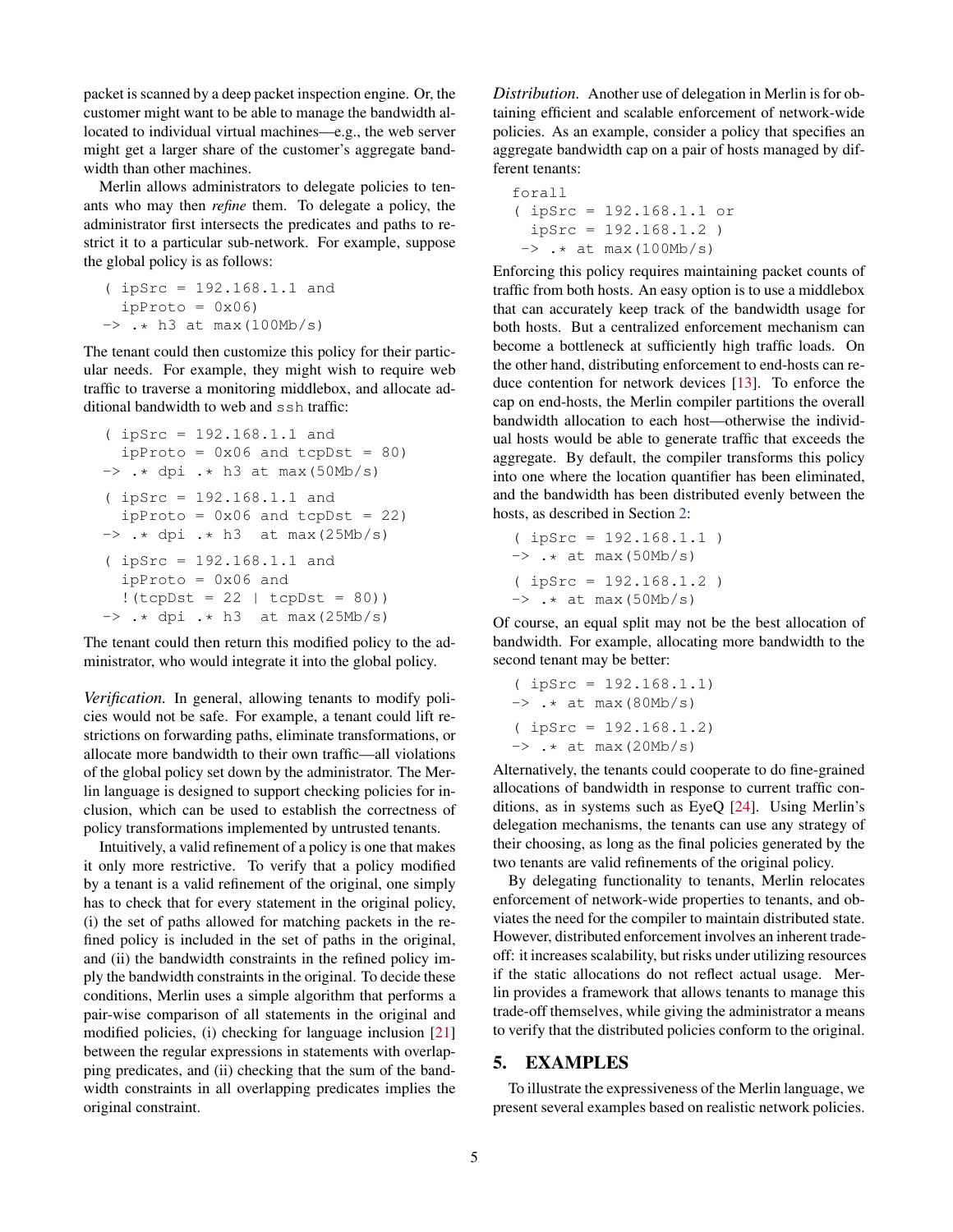*MapReduce guarantees.* MapReduce [\[11\]](#page-6-21) uses a manyto-many communication pattern during its *shuffle* phase that results in heavy network load. Consequently, MapReduce is sensitive to background traffic in data centers, especially with protocols such as UDP that lack congestion control [\[5,](#page-6-22) [24\]](#page-6-8). Merlin can guarantee a minimum quality of service for MapReduce traffic:

( ipSrc = 192.168.1.1/16 and ipDst = 192.168.1.1/16 and ipProto = 0x06 and tcpDst = 50060 ) -> .\* at min(100Mb/s)

*IP multicast control.* Monitoring applications often rely on IP multicast to transmit updates. But switches can only store a limited number of multicast addresses, and must often resort to flooding multicast packets. Instead, the administrator could maintain *multicast groups*—sets of multicast addresses with common subscribers—and compress each group to a single address [\[39\]](#page-6-23). Merlin can slot multicast group traffic through such a compression function and enforce a rate limit:

```
forall
( ipDst = 224.0.0.1 or
  ipDst = 224.0.0.2 )
  \Rightarrow compress \cdot * at max(10Gb/s)
```
*Resource isolation.* Many regulatory guidelines require corporations to keep different parts of their businesses completely separate. For example, the Sarbanes-Oxley Act requires that the investment side of banks be kept completely separate from the brokerage side of the company. Regulations in healthcare such as HIPAA are similar. Hence, corporate networks must often ensure that traffic from different portions of the network never traverse the same middlebox.

```
forall ( ipSrc = 192.168.1.1/8 )
\rightarrow . \star m1 .*
forall (!ipSrc = 192.168.1.1/8 )
\Rightarrow ! (.* m1 .*)
```
*Defense in depth.* A common security practice, known as defense in depth, constructs trustworthy systems by layering less trustworthy components. The following policy captures this approach by routing all traffic through two diverse firewall implementations, without enforcing a particular ordering:

```
forall true
\rightarrow ( .* fire1 .* fire2 .*
   | .* fire2 .* fire1 .* )
```
In summary, Merlin allows administrators to specify a diverse set of policies that can enforce bandwidth caps, provide bandwidth guarantees, indicate packet transformations, and dictate forwarding paths.

### 6. RELATED WORK

A number of systems in recent years have proposed mechanisms for specifying and implementing advanced functionality in a network such as bandwidth caps and guarantees [\[3,](#page-6-24) [32,](#page-6-25) [37\]](#page-6-26), traffic filters [\[22,](#page-6-27) [34\]](#page-6-28), or forwarding policies [\[19,](#page-6-29) [20,](#page-6-30) [30\]](#page-6-31). Merlin builds on these systems by providing a unified interface for controlling many different kinds of devices including switches, middleboxes, and end hosts.

Several other systems have explored programming abstractions for switches [\[6,](#page-6-0) [17,](#page-6-1) [29\]](#page-6-2), middleboxes [\[14,](#page-6-3) [26,](#page-6-4) [35,](#page-6-5) [36\]](#page-6-6), and end hosts [\[7,](#page-6-7) [24,](#page-6-8) [38\]](#page-6-9). Notably, languages such as Frenetic [\[17,](#page-6-1) [16\]](#page-6-32), Pyretic [\[31\]](#page-6-33), and Maple [\[40\]](#page-6-34), provide constructs for programming OpenFlow switches. In particular. Merlin's syntax based on predicates and regular expressions resembles constructs in Frenetic and NetKAT [\[17,](#page-6-1) [2\]](#page-6-35). Compared to these languages Merlin is more general—in addition to configuring switches, it allows administrators to specify middlebox functionality, manage end hosts, control allocation of bandwidth, and delegate policies.

The SIMPLE system [\[33\]](#page-6-36) uses a linear programming formulation to load balance the network with respect to TCAM space and CPU usage, but does not specify the programming interface to the framework, nor how policies are represented and analyzed. The PANE system [\[15\]](#page-6-37) allows end hosts to make explicit requests for network resources like bandwidth, but does not provide mechanisms for partitioning functionality across a variety of devices.

Program partitioning has been used in other contexts, including web applications and distributed computing [\[9,](#page-6-38) [28\]](#page-6-39).

#### 7. OUTLOOK

In ongoing work, we are investigating how to extend Merlin's forwarding policies to support compositional syntax, as well as new primitives that can encode features such as multicast. We are also investigating uses of authentication logic with Merlin policies in the context of delegation.

Overall, Merlin allows administrators to specify the functionality of an entire network at a suitably high level of abstraction, leaving the low-level details related to the configuration of individual components to the compiler. At the same time, Merlin provides tenants with the freedom to tailor policies to their particular needs, while assuring administrators that the constraints expressed by global policies are enforced. This approach significantly simplifies network administration, and provides a foundation for a variety of future research on network programmability.

#### Acknowledgments

The authors wish to thank Andrew Ferguson, Sean Ogden, Robbert van Renesse and the HotNets reviewers for helpful comments on earlier drafts of this paper. Our work is supported by NSF grant CNS-1111698, ONR award N00014- 12-1-0757, AFOSR grant FA9550-09-1-0100, a Sloan Research Fellowship, and a Google Research Award.